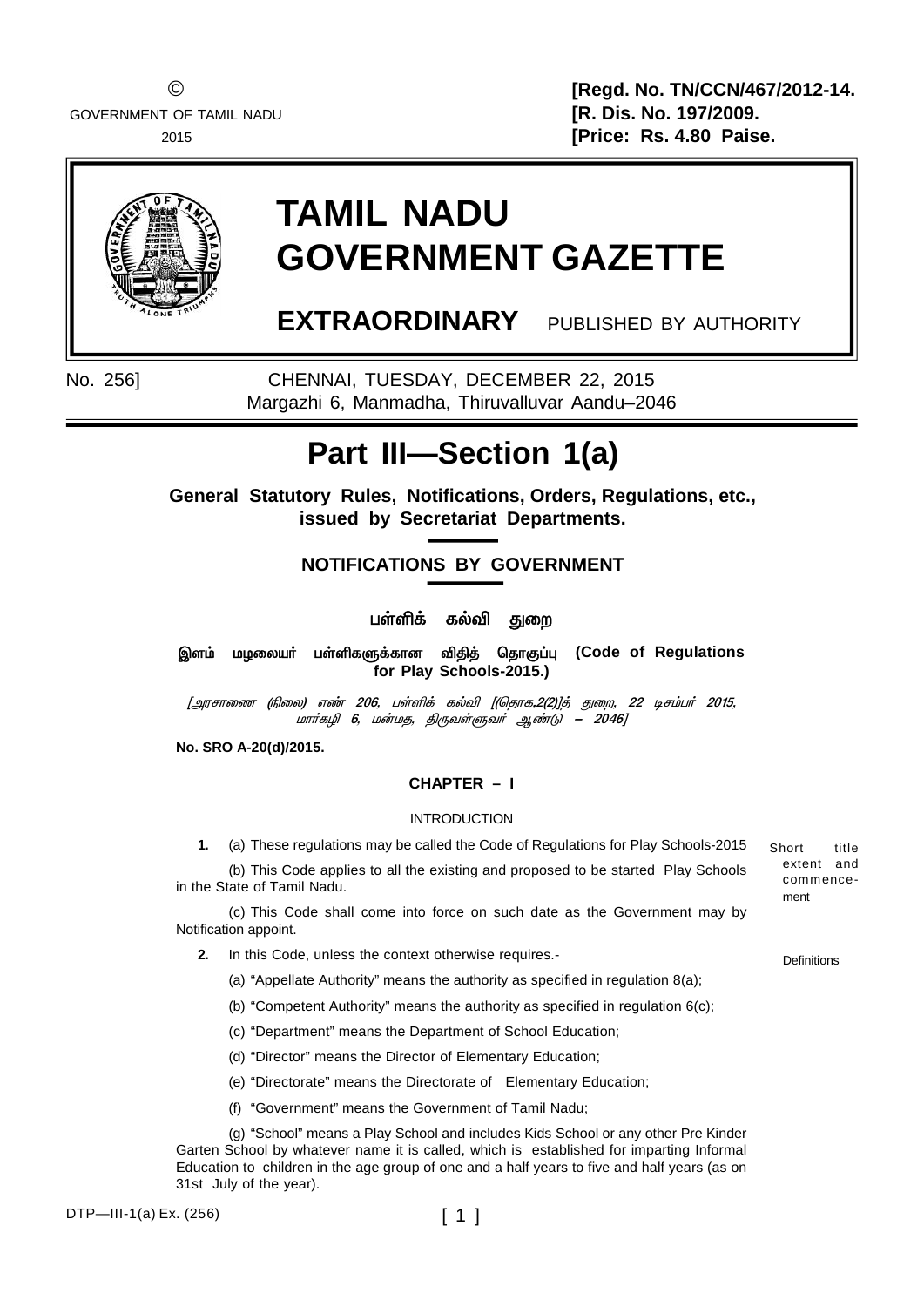**3.** (*a*) The management and administration of every School shall vest with a Trust / Society/ individuals / companies / partnership / proprietorship, specifying the person who would be responsible for its functioning**.**

(*b*) All communications by the school shall invariably be addressed to the Competent Authority.

**4.** In the matter of any dispute arising due to interpretation of any of the provisions of this Code, the decision of the Government shall be final.

**5.** The appendices to the Code shall have the same effect as the regulations of the Code and shall be treated as part of the Code.

#### **CHAPTER – II**

# GRANT OF APPROVAL & RENEWAL

Approval

**Competent** authority

# **6. Approval:**

(*a*) (i) All existing Schools shall apply for approval immediately to the competent authority and in any case not later than six months from the date of coming into force of this Code. The application for approval shall furnish the required particulars as prescribed in the proforma given in the Annexure – I to this Code.

(ii) The existing Play Schools which do not fullfill the required norms shall be ordered forthwith for colsure.

(*b*) All new Schools shall apply for approval to the Competent Authority before the commencement of the school. The application for approval shall furnish the required particulars as prescribed in the proforma given in the Annexure – II to this Code.

(*c*) The District Elementary Educational Officer is the Competent Authority for the approval and Renewal of Schools within the revenue district.

(i) The fees to be paid in respect of application to open a play school shall be Rs.5000/-.

(ii) Board displaying the competent authorities approval and indicating clearly the number and date of the order shall be fixed.

(*d*) (i) A Committee consisting of Assistant Elementary Educational Officer (Nursery) of the district and Assistant Elementary Educational Officer of the concerned Block shall inspect the school within one month from the date of receipt of the application for approval and recommend to the Competent Authority for grant of approval or rejection. The Competent Authority shall thereafter pass orders either granting approval or rejecting the same within one month from the date of receipt of the recommendation of the committee.

(ii) Before withdrawing approval/renewal under sub-section (i), the Competent Authority shall give the school an opportunity of making its representation and remedying the defects pointed out by the Competent Authority.

(e) (i) The approval granted shall be valid for three years after which the respective School shall apply for renewal. The application for renewal shall be made to the Competent Authority three months prior to the date of expiry of the approval. The application for renewal shall furnish the required particulars as prescribed in the proforma given in the Annexure – III to this Code.

(ii) Annual affiliation continuance fee shall be Rs.5000/- in the case of renewal.

(f) A Committee consisting of Assistant Elementary Educational Officer (Nursery) of the district and Assistant Elementary Educational Officer of the concerned Block shall inspect the school within one month from the date of receipt of the application for renewal and recommend to the Competent Authority for grant of renewal or rejection. The Competent Authority shall thereafter pass orders either granting renewal or rejecting the same within one month from the date of receipt of the recommendation of the committee.

Renewal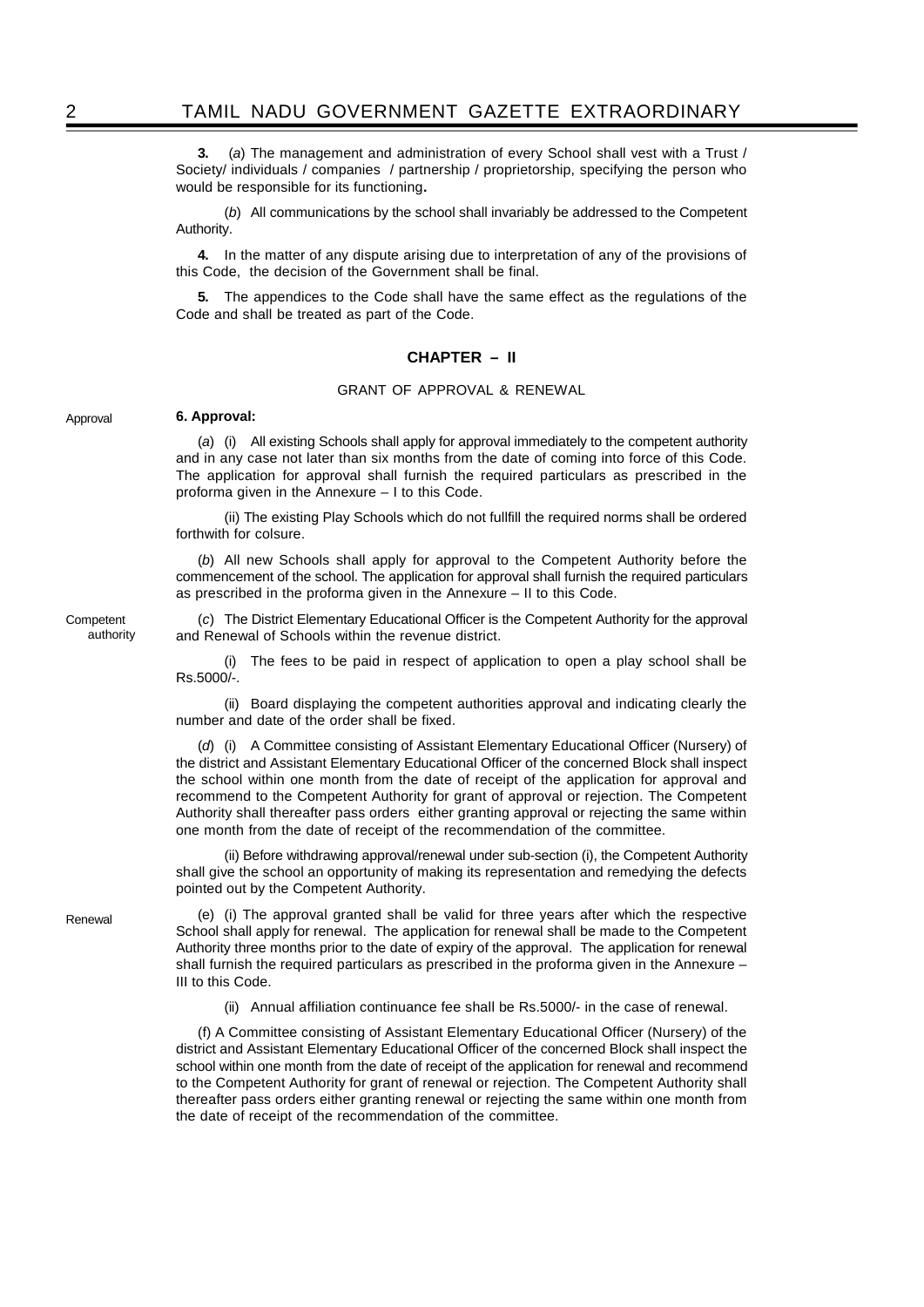# **CHAPTER-III**

#### POWER TO WITHDRAWAL OF APPROVAL

#### **7. Withdrawal of approval:**

For violation of any of the provisions of this Code or for any abuse or misuse by the management of the school, the Competent Authority who has given the approval, shall withdraw the approval or renewal as the case may be, after giving a reasonable opportunity of making representation. Withdrawal of approval

#### **CHAPTER-IV**

#### APPEAL

#### **8. Appeal:**

(*a*) The School is entitled to make an appeal against the orders of the Competent Authority rejecting the approval/renewal or withdrawing the approval / renewal, to the Joint Director (Aided Schools), Directorate of Elementary Education. Appeal

(*b*) The appeal shall be made by the School within two months from the date of receipt of the order of the Competent Authority.

(*c*) If there is a delay in submitting the appeal within the stipulated time, a petition for condonation of delay may be filed along with the appeal giving valid reason for the delay and it is the discretion of the appellate authority to condone the delay, if considered necessary.

(*d*) The Appellate Authority, shall decide on the appeal on merits and pass orders within two months from the date of receipt of the appeal.

# **CHAPTER – V**

#### BUILDINGS

#### **9. Buildings:**

(*a*) The School building shall be owned or Leased. If the accommodation is provided in a leased building, the lease agreement shall be made for a period of not less than five years and the said agreement shall be duly registered in the Registration Department. Lease Deed

(*b*) The building should be of RCC (Reinforced Cement Concrete).

(*c*) Compound wall all-round the boundary of the building shall be preferable. In case of fencing, barbed wire fencing shall be avoided.

(*d*) There shall be one entrance to the school premises of width directly proportionate to the student strength of the school.

(*e*) The school shall provide the minimum space per child in the class room shall be 10 sq.ft.

(*f*) The classrooms should always be in the ground floor.

(*g*) The classroom doors/ windows should be made of either non-combustible material or materials with high fire-resistance rating.

(*h*) The classroom doors/ windows shall always open outwards.

(*i*) The classroom doors/ windows shutters when opened should not obstruct movement along the exit or escape route.

(*j*) A Class room shall have two entrances. One door with opening towards the teachers end and the other door on the other end of the class room with only a simple latch / tower bolt arrangement for locking from inside. This door shall not have any arrangement for locking from outside.

(*k*) Adequate number of clean urinals and toilets with water supply should be provided.

Play area Urinals / toilets

(*l*) The school shall provide sufficient and safe play area. The play area should be maintained properly by the school.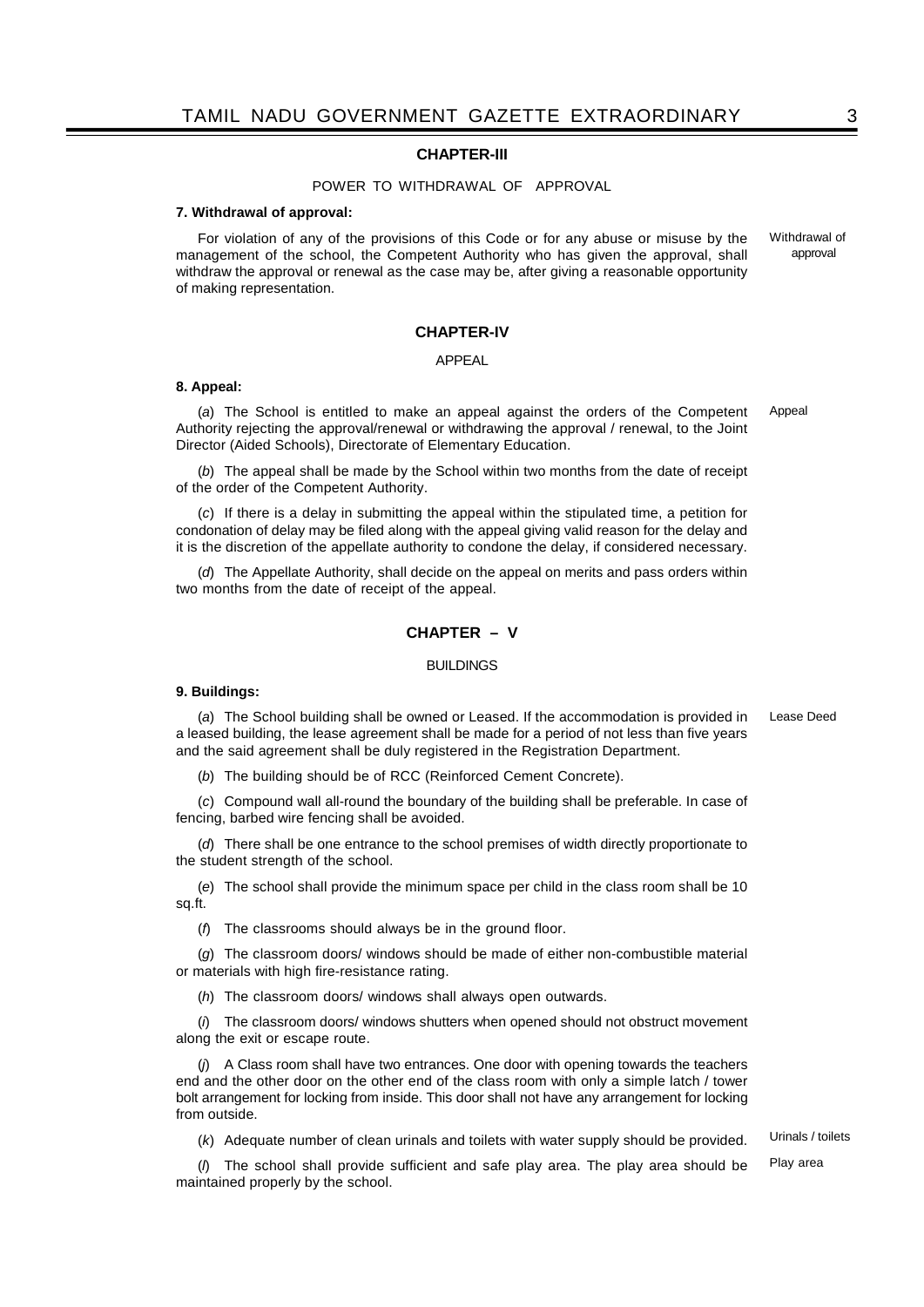# **CHAPTER – VI**

#### AMENITIES

## **10. Amenities:**

Dishes & Utensils

(*a*) The school shall provide Cleanup, washing facilities including dishes and utensils.

(*b*) Potable drinking water should be provided to all the children. Drinking water supply should not be near the toilets.

(*c*) Water storage tank/sump should be cleaned regularly. Date of cleaning must be mentioned in the tank/sump. Pipelines should be maintained so as to prevent leakage and wastage of water.

(*d*) Sufficient number of toilets shall be provided.

Toilets should be cleaned frequently and maintained properly.

Diaper facility

(*e*) Changing of diaper facility should be provided to the children. (*f*) Water storage tanks and septic tanks to be closed properly.

(*g*) Ample facility to be provided to children for sleeping when required.

# **CHAPTER – VII**

# SAFETY MEASURES

## **11. The school shall follow the Safety Measures as given below**:

(*a*) Each school should have sufficient space for free and easy movement, play area, assembly, etc.

(*b*) The open space inside and around the school shall be provided as per the approved building plan.

(*c*) The site of the school building should not open directly to the main roads with heavy vehicular traffic.

(*d*) The site should not be close to water holding bodies, forests, etc.

(*e*) The site should not be in the neighbourhood of garbage dumps, dusty polluted areas and noisy roads or factories.

Provision of Fire Extinguishers (*f*) Adequate number of Fire Extinguishers is to be provided.

(*g*) Electrical wiring shall be concealed and shall be of approved standards and materials.

Evacuation Plan

(*h*) The school shall have a proper Evacuation Plan to rescue the children during any emergency in the school premises.

(*i*) Emergency Alarm / Siren (fitted outside the building) to alert the public if there should be an emergency inside the school.

(*j*) The School are not to be located near petrol bunk which is less than 100 mts.

(*k*) Fixing the CCTV Camera in the Play Schools.

(*l*) Access control / Security person at the gate.

(*m*) Placard: Smoking, Alcohol, Plastic free zone - Board to be placed at the entrance of the school.

(*n*) No gas cylinder or combustible material to be used / stored in the school premises.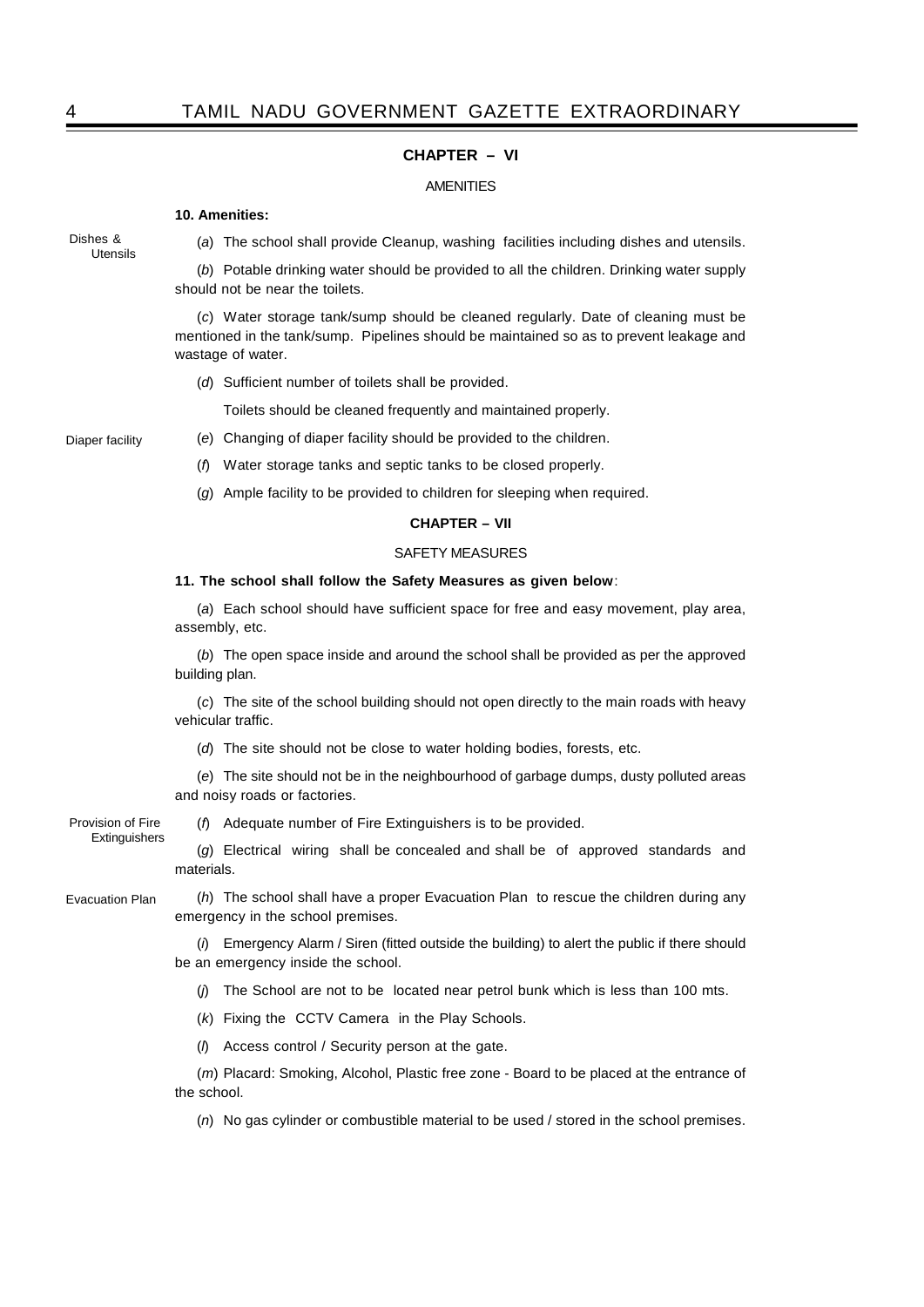# **CHAPTER – VIII**

## APPOINTMENT OF TEACHING AND NON TEACHING STAFF

#### **12. Qualifications of Teaching Staff**:

(*a*) The required number of teaching staff to the school shall be appointed by the respective Managements.

- (*b*) The School shall ensure that the Pupil Teacher Ratio is maintained as 15:1
- (*c*) Only qualified Women teachers shall be appointed.

(*d*) The Teachers employed in the Schools, shall have the Minimum Educational Qualification of +2 from a Recognized Institution, with Diploma in D.T.Ed./D.E.Ed./Home Science or Degree in Home Science or B.Ed. or Certificate from any recognized institution on dynamics of child behaviour or connected discipline.

#### **13. Qualifications of Non-Teaching Staff:**

(*a*) Required number of non-teaching staff to the school shall be appointed by the respective Managements.

(*b*) Sufficient number of Ayahs/ Attendants should be appointed to attend the children.

(*c*) The Ayah / Attendant shall be adequately trained to take care of the children, ensuring cleanliness and hygiene.

### **14. Conditions for appointment of Teaching and Non-Teaching Staff:**

(*a*) The appointment of Teaching and Non-teaching staff should be made only after thorough verification and should be certified by the local police authority to ensure that individuals with criminal background are not appointed.

(*b*) The Teaching and non-teaching staff shall be certified every year by the local Primary Health Centre / Government Hospital to ensure that they do not have any communicable diseases.

#### **CHAPTER - IX**

# TERMINATION OF TEACHING AND NON-TEACHING STAFF

#### **15.Termination of Teaching and Non-Teaching Staff:**

(*a*) The management is empowered to terminate the services of teaching and non-teaching staff appointed temporarily or while on probation or permanently for any of the following reasons after giving reasonable opportunity of making representation in this regard. Termination

(*i*) Wilful and gross negligence of duty, grave misconduct, insubordination, indulging in corporal punishment, mental instability, incompetency step, physical unfitness or any behaviour found to be detrimental to the safety of the children.

(*ii*) on expiry of the period of contract.

# **CHAPTER – X**

#### ADMISSION OF CHILDREN

#### **16. Admission of Children:**

(*a*) The minimum age of children for admission in the school shall be completion of one and half years as on 31st July of the year. Minimum Age Limit

(*b*) No age exemption shall be granted in the admission of the children.

(*c*) The school shall admit 15 children in a class. Admission in excess of 15 children in a class is prohibited.

(*d*) The school shall admit children residing within a radius of three km.

(*e*) Model Application form for admission of child is in annexure – IV

(*f*) No child shall be subjected to admission test, written or oral for granting admission to the school.

of Non-**Teaching Staff** 

Qualifications

Qualifications of Teaching **Staff** Pupil Teacher Ratio

Conditions for appointment of Teaching and Non-**Teaching Staff**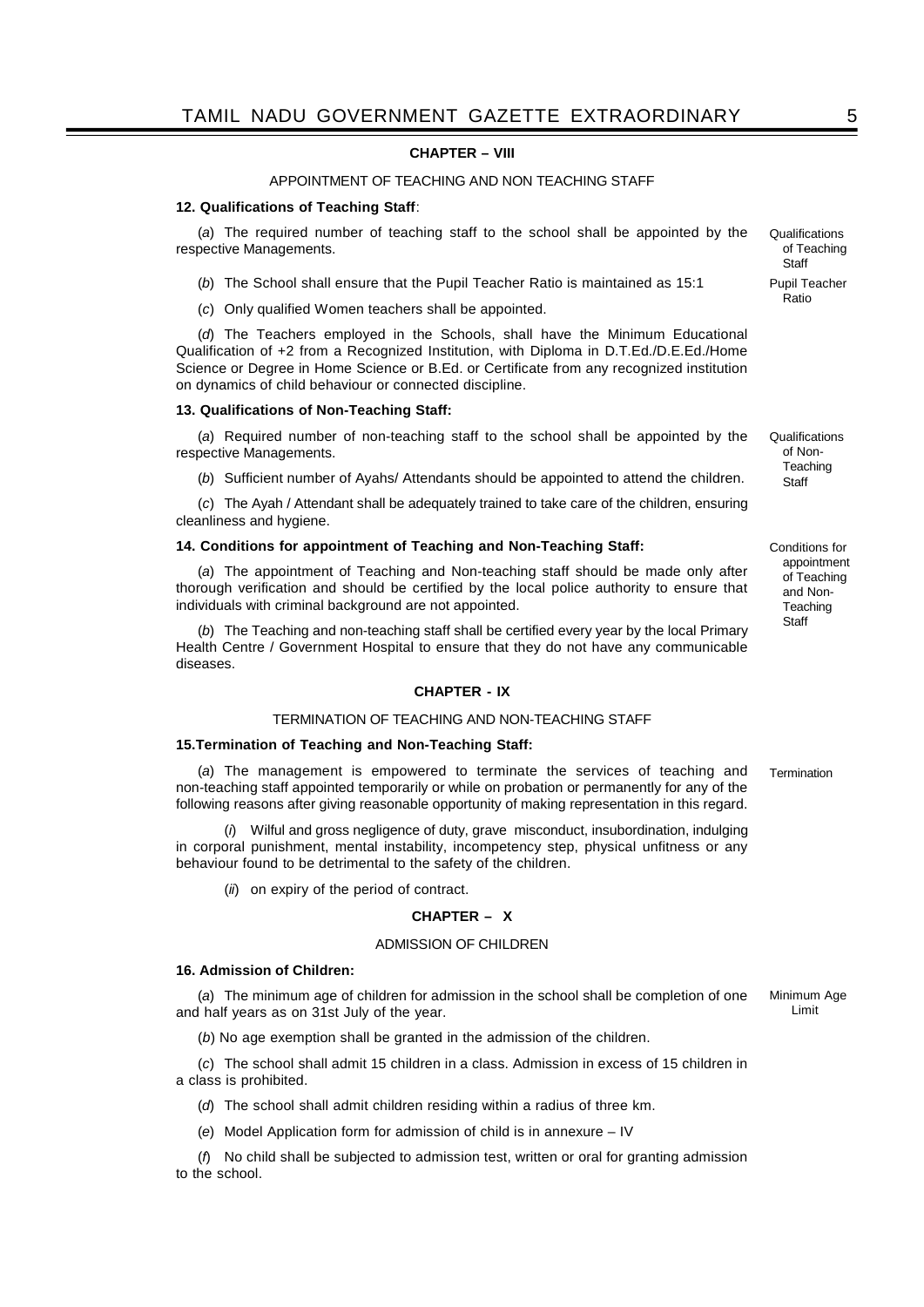# **CHAPTER – XI**

# FUNCTIONING OF THE SCHOOL

#### **17. Working Hours:**

(*a*) The school shall work for not more than three hours per session. The school may run for more than one session with different set of students.

(*b*) The school shall open not earlier than 9.30 a.m. and shall close not later than 4.30 p.m.

(*c*) The school shall have a break of 15 minutes for every one hour.

(*d*) The school shall provide feeding, food and snacks as per the consent of the parent. The cost of the feeding, food and snacks shall be met either by the school or by the parent, as the case may be.

(*e*) The Management shall maintain a register making entries of child entering and leaving the school.

# **CHAPTER – XII**

#### MEDICAL FACILITIES

#### **18. Medical Facilities:**

(*a*). The school shall maintain the First Aid Kit.

(*b*) The school shall have special health and development needs of children including allergies.

(*c*) The school shall have the list of Medical Officers readily available to call upon them to attend any Emergency Treatment.

(*d*) The school shall give adequate training to the teaching and non-teaching staff in providing First Aid to the children.

(*e*) Periodical half-yearly Health Check-up, Health Education Lectures / Demonstrations shall be arranged.

#### **CHAPTER – XIII**

#### BAN ON CORPORAL PUNISHMENT

**19.** There should be total ban for any corporal punishment or any other punishment. If any corporal punishment is imposed on a child, penal action shall be initiated against the teacher as well as the management.

# **CHAPTER –XIV**

#### COMMUNICATION WITH PARENTS

**20.** The school shall have the Residential Address, email Phone Numbers of all parents of the children for communication and contact, in case of any emergency.

# **CHAPTER – XV**

# CURRICULUM - SYLLABUS

#### **21. Curriculum and Syllabus:**

Curriculam and Syllabus

(*a*) Early Childhood Care and Education (ECCE) requires that young children be provided care, opportunities and experiences that lead to their all-round development — physical, mental, social and emotional, and school readiness.

Periodical Health

Check-up

**Corporal** Punishment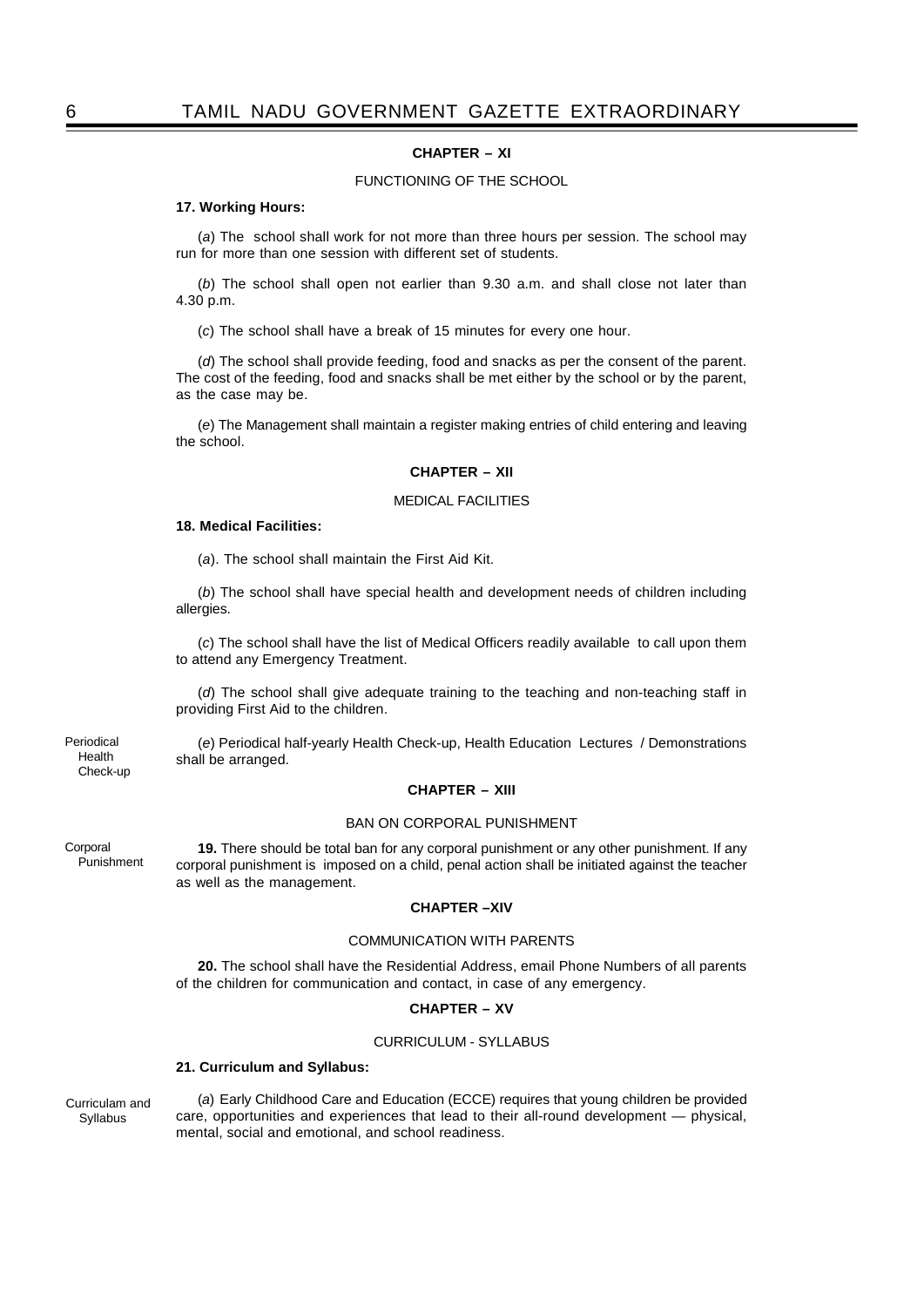(*b*) The curriculum framework and pedagogy for ECCE must be based on this holistic perspective, taking into account the various domains of development, the characteristics of children at each sub-stage and their learning needs in terms of experiences.

(*c*) Playing, music, rhyming, art and other activities using local materials, along with opportunities for speaking, listening and expressing themselves, and informal interaction are essential components of learning at this stage.

(*d*) As the children who come under the purview of ECCE are a heterogeneous group, ranging from infants to pre-schoolers, it is important that activities and experiences for them are developmentally appropriate.

# **CHAPTER – XVI**

# **TRANSPORTATION**

#### **22. Transportation:**

*(a)* Wherever transport is provided for carrying the children to and from the school, whether by engaging their own or hired vehicle, the same should conform to all the requirements under the Motor Vehicles Act and rules and the notifications made there under, especially to the Tamil Nadu Motor Vehicles (Regulation and Control of School Buses) Special Rules, 2012. **Transportation** 

(*b*) School buses, vans, auto rickshaws used in the transportation of children should be provided with safety measures. They should be fitted with speed governors

(*c*) The condition of these vehicles should be maintained roadworthy and checked by school authorities periodically

(*d*) An attendant preferably female, besides the driver should conduct the children. No film songs be played or cell phone be used while driving

(*e*) The vehicles shall not account be overloaded. Children are not allowed to stand while travel. The trips should be scheduled in such a way that no child need to travel for more than 20 - 30 minutes

(*f*) Important telephone numbers for emergency purposes may be displayed inside/ outside the bus

(*g*) The school bus should have the name of the school painted boldly outside.

(*h*) I.D. Cards with photographs should be worn by the Driver and the Conductor of even private vehicles.

(*i*) Vehicles shall display the appropriate speed limit both in and out side of the vehicle.

### **CHAPTER-XVII**

#### INSPECTION AND VISIT

#### **23. Inspection and visit:**

The Assistant Elementary Educational Officer / Additional Assistant Elementary Educational Officer / Assistant Elementary Educational Officer (Nursery) are the inspecting authorities under this Code. The Inspecting authorities and other educational authorities are empowered to visit the school during working hours to ensure proper implementation of the provisions of this Code. Inspection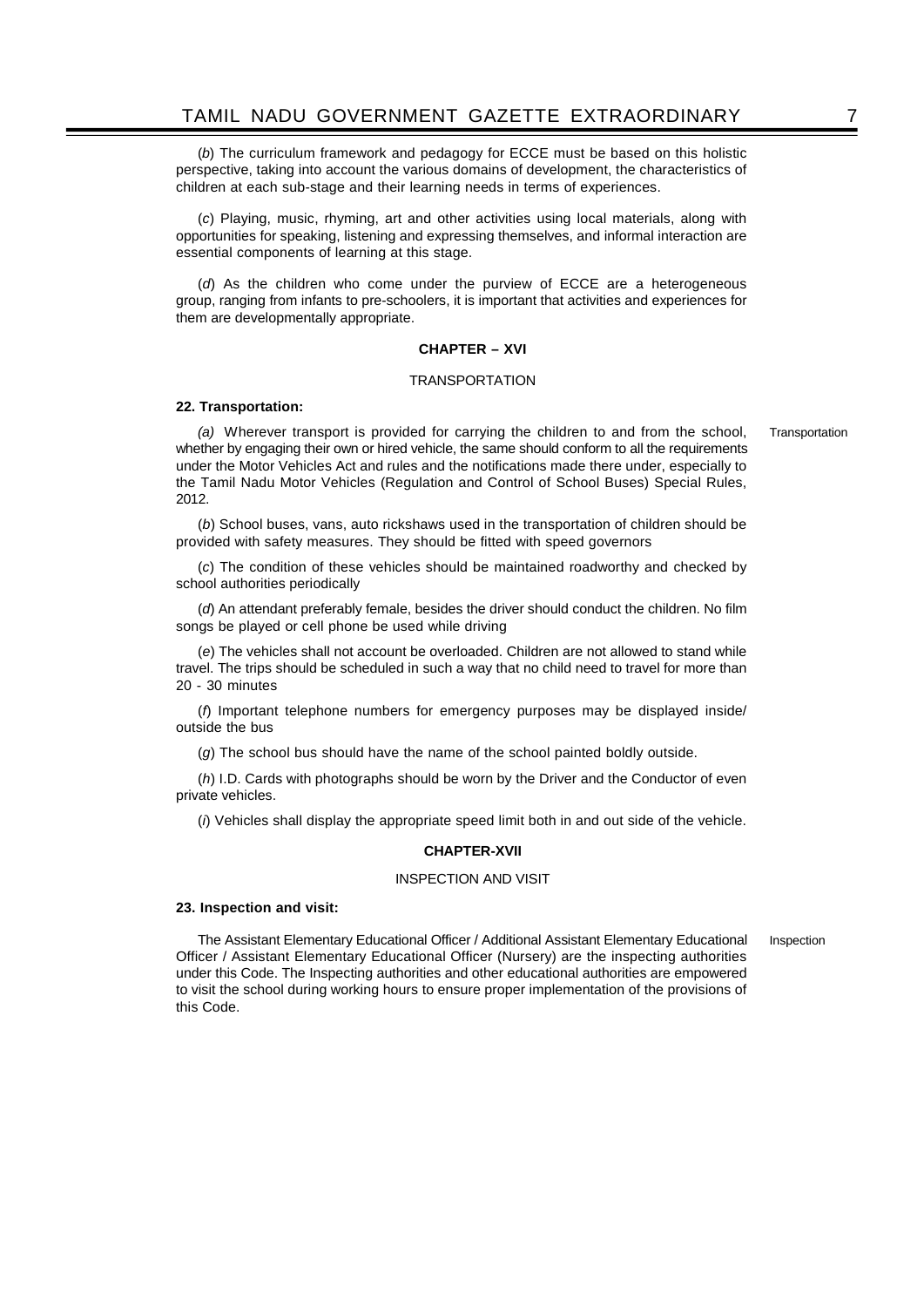# **ANNEXURE-I**

#### PROFORMA

#### [*See* Regulation 7(a)]

# APPLICATION FOR THE APPROVAL OF EXISTING PLAY SCHOOLS

- 1. Name of the School (with full address) :
- 2. Date from which the school is functioning :
- 3. Name of the Trust / Society /individuals/ companies/ partnership / proprietorship :
- 4. In case of Trust / Society / individuals / companies / partnership / proprietorship, specifying the person who would be responsible for its functioning.
- 5. Particulars of teaching and non-teaching staff employed in the school (to be given in a separate Annexure)
- 6. Whether the school can run in their own building or five years Lease (copy to be enclosed)
- 7. Whether the school is holding a license permitting the use of the school building under the Tamil Nadu Public Building (Licensing) Act. (Tamil Nadu Act XIII of 1965) (copy to be enclosed)
- 8. Whether the school has received a stability Certificate from the competent authority. (copy to be enclosed)
- 9. Whether the school has received a Sanitary Certificate from the competent authority. (in Chennai City), Director of public health. (copy to be enclosed)
- 10. Whether the school has received a Fire Certificate from the competent authority. (copy to be enclosed)
- 11. Whether the management is willing to run the school if approval is granted without claiming any kind of grant-in-aid from Government at all times. (copy to be enclosed - in the form of bond paper) :

# **DECLARATION**

On behalf of the Management of the school, I hereby declare that we shall abide by the conditions enumerated in regulation 10 of the Code of Regulations for grant of approval.

> *Signature of the person duly authorized by the Management*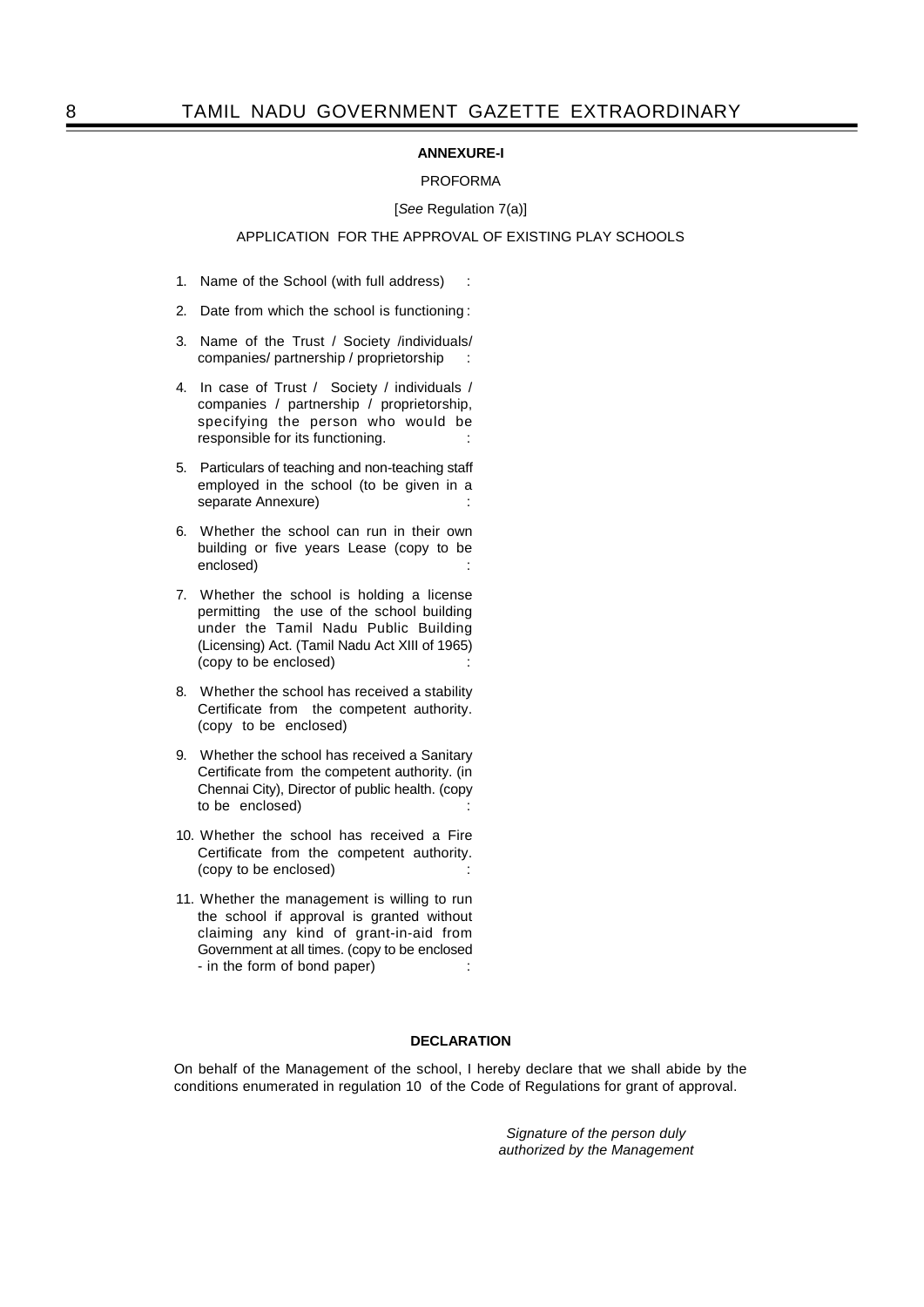### **ANNEXURE-II**

# PROFORMA

# [*See* Regulation 7(b)]

# APPLICATION FOR THE APPROVAL OF NEW PLAY SCHOOLS

- 1. Name of the School (with full address) :
- 2. Date from which the school is proposed to function in the set of the set of the set of the set of the set of the set of the set of the set of the set of the set of the set of the set of the set of the set of the set of the set of the set of the set of the set of t
- 3. Name of the Trust / Society /individuals/ companies / partnership / proprietorship :
- 4. In case of Trust / Society / individuals/ companies / partnership / proprietorship, specifying the person who would be responsible for its functioning.
- 5. Particulars of teaching and non-teaching staff employed in the school (to be given in a separate Annexure)
- 6. Whether the school can run in their own building or five years Lease (copy to be enclosed)
- 7. Whether the school is holding a license permitting the use of the school building under the Tamil Nadu Public Building (Licensing) Act. (Tamil Nadu Act XIII of 1965) (copy to be enclosed)
- 8. Whether the school has received a stability Certificate from the competent authority. (copy to be enclosed)
- 9. Whether the school has received a Sanitary Certificate from the competent authority. [(in Chennai City ), Director of public health.] (copy to be enclosed)
- 10. Whether the school has received a Fire Certificate from the competent authority. (copy to be enclosed)
- 11. Whether the management is willing to run the school if approval is granted without claiming any kind of grant-in-aid from Government at all times. (copy to be enclosed in the form of bond paper).

# **DECLARATION**

On behalf of the Management of the school, I hereby declare that we shall abide by the conditions enumerated in regulation 10 of the Code of Regulations for grant of approval.

> *Signature of the person duly authorized by the Management*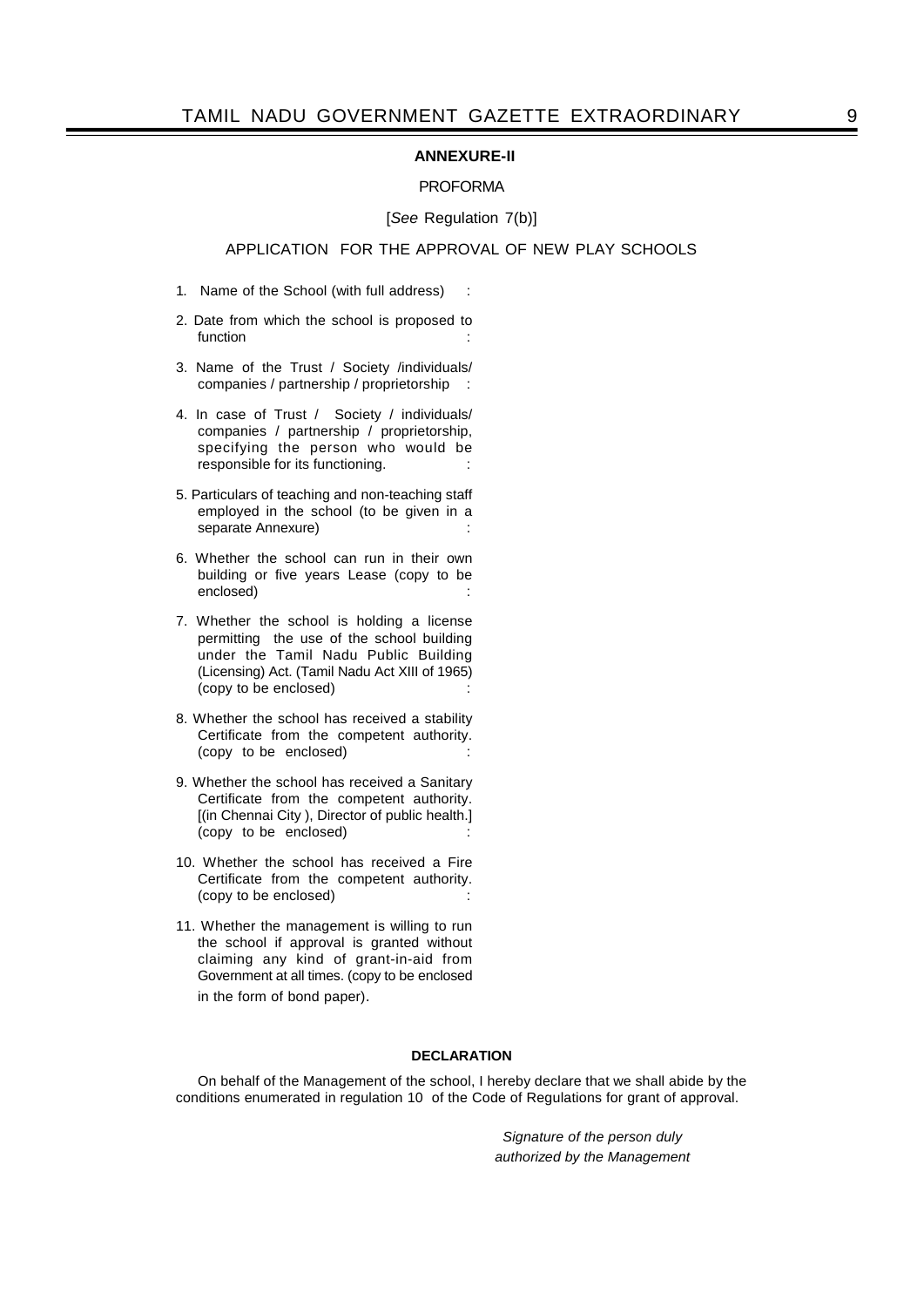# **ANNEXURE-III**

# PROFORMA

#### {*See* Regulation 7(e)]

# APPLICATION FOR THE RENEWAL OF PLAY SCHOOLS

- 1. Name of the School (with full address) :
- 2. Date from which the school is functioning (Copy of the approval/renewal order to be enclosed)
- 3. Name of the Trust / Society /individuals / companies / partnership / proprietorship. :
- 4. In case of Trust / Society / individuals / companies / partnership / proprietorship, specifying the person who would be responsible for its functioning.
- 5. Particulars of teaching and non-teaching staff employed in the school (to be given in a separate Annexure)
- 6. Whether the school can run in their own building or five years Lease (copy to be enclosed)
- 7. Whether the school is holding a license permitting the use of the school building under the Tamil Nadu Public Building (Licensing) Act. (Tamil Nadu Act XIII of 1965) (copy to be enclosed)
- 8. Whether the school has received a stability Certificate from the competent authority. (copy to be enclosed)
- 9. Whether the school has received a Sanitary Certificate from the competent authority. (in Chennai City ), Director of public health. (copy to be enclosed)
- 10. Whether the school has received a Fire Certificate from the competent authority. (copy to be enclosed)
- 11. Whether the management is willing to run the school if renewal is granted without claiming any kind of grant-in-aid from Government at all times. (copy to be enclosed - in the form of bond paper) :

# **DECLARATION**

On behalf of the Management of the school, I hereby declare that we shall abide by the conditions enumerated in regulation 10 of the Code of Regulations for grant of approval.

> *Signature of the person duly authorized by the Management*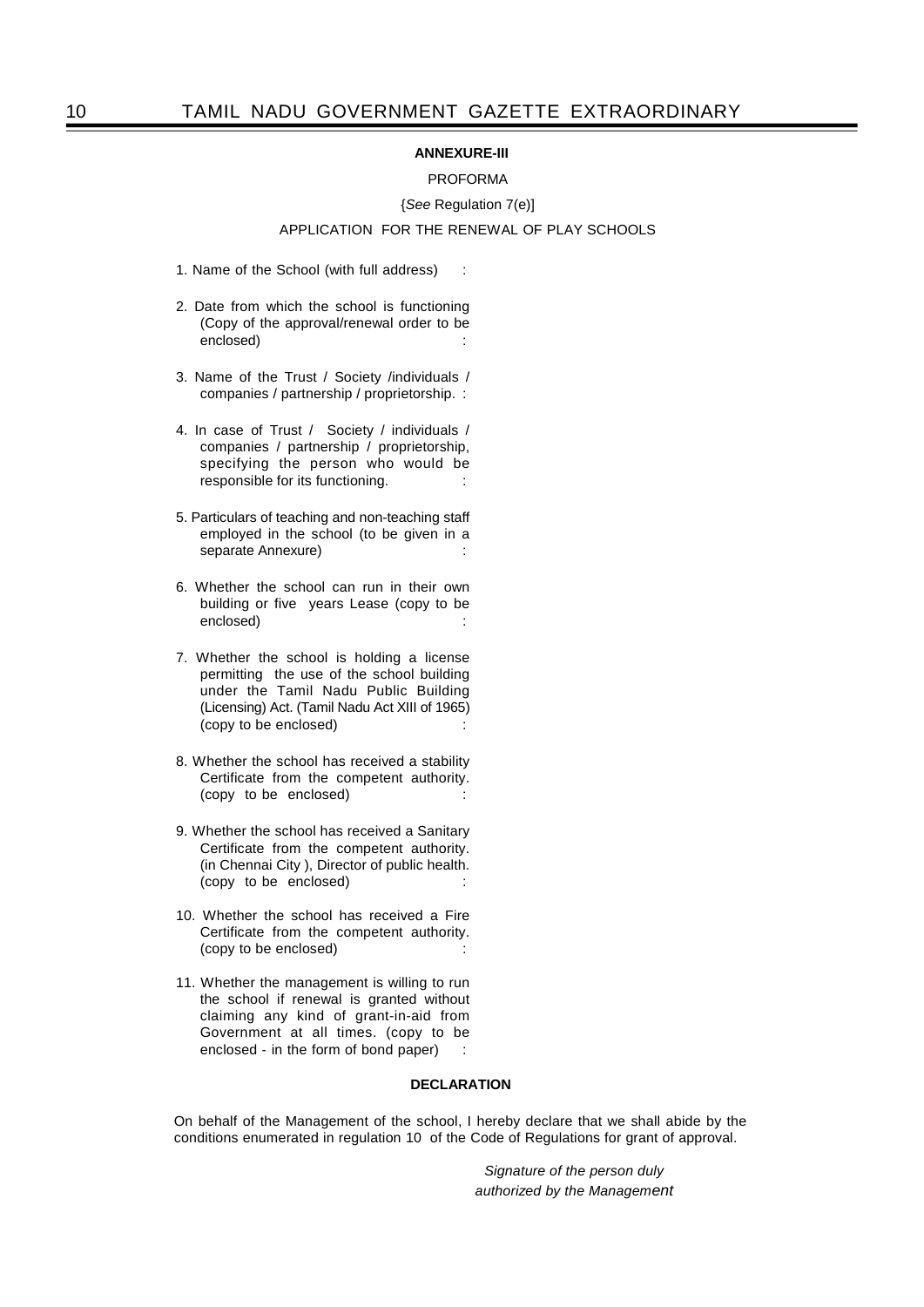# TAMIL NADU GOVERNMENT GAZETTE EXTRAORDINARY 11

# **ANNEXURE-IV**

MODEL APPLICATION FORM FOR ADMISSION

[*See* Regulation 17(e)]

|    |                                                                               |                             |                                    | Application No. _______________ Admitted in: ______________ on: ________________ Admission No. ___________           |  |
|----|-------------------------------------------------------------------------------|-----------------------------|------------------------------------|----------------------------------------------------------------------------------------------------------------------|--|
| 1. |                                                                               |                             | Name of Student (in Block Letters) | <u> 1989 - John Stein, mars and de Britain and de Britain and de Britain and de Britain and de Britain and de Br</u> |  |
| 2. |                                                                               | Gender :                    |                                    |                                                                                                                      |  |
| 3. | Date of Birth (Original and Photocopy of Birth<br>Certificate to be attached) |                             |                                    |                                                                                                                      |  |
| 4. | Nationality                                                                   |                             |                                    |                                                                                                                      |  |
| 5. | Religion :                                                                    |                             |                                    |                                                                                                                      |  |
| 6. |                                                                               | Community:                  |                                    | <u> 1989 - Johann Barn, amerikansk politiker (d. 1989)</u>                                                           |  |
| 7. | Residential address of the Student                                            |                             |                                    |                                                                                                                      |  |
|    |                                                                               |                             |                                    |                                                                                                                      |  |
|    |                                                                               |                             |                                    |                                                                                                                      |  |
| 8. | (a)                                                                           | Name of Father              |                                    |                                                                                                                      |  |
|    | (b)                                                                           | <b>Occupation (Specify)</b> |                                    |                                                                                                                      |  |
|    |                                                                               | (c) Address (Office)        |                                    |                                                                                                                      |  |
|    | (d)                                                                           | Telephone No.               |                                    |                                                                                                                      |  |
|    | (e)                                                                           | Mobile No.                  |                                    |                                                                                                                      |  |
|    | (f)                                                                           | E-Mail                      |                                    |                                                                                                                      |  |
| 9. | (a)                                                                           | Name of Mother              |                                    |                                                                                                                      |  |
|    | (b)                                                                           | Occupation (Specify)        |                                    |                                                                                                                      |  |
|    | (c)                                                                           | Address (Office)            |                                    |                                                                                                                      |  |
|    |                                                                               |                             |                                    |                                                                                                                      |  |
|    | (d)                                                                           | Telephone No.               |                                    |                                                                                                                      |  |
|    | (e)                                                                           | Mobile No.                  |                                    |                                                                                                                      |  |
|    | (f)                                                                           | E-Mail                      |                                    |                                                                                                                      |  |